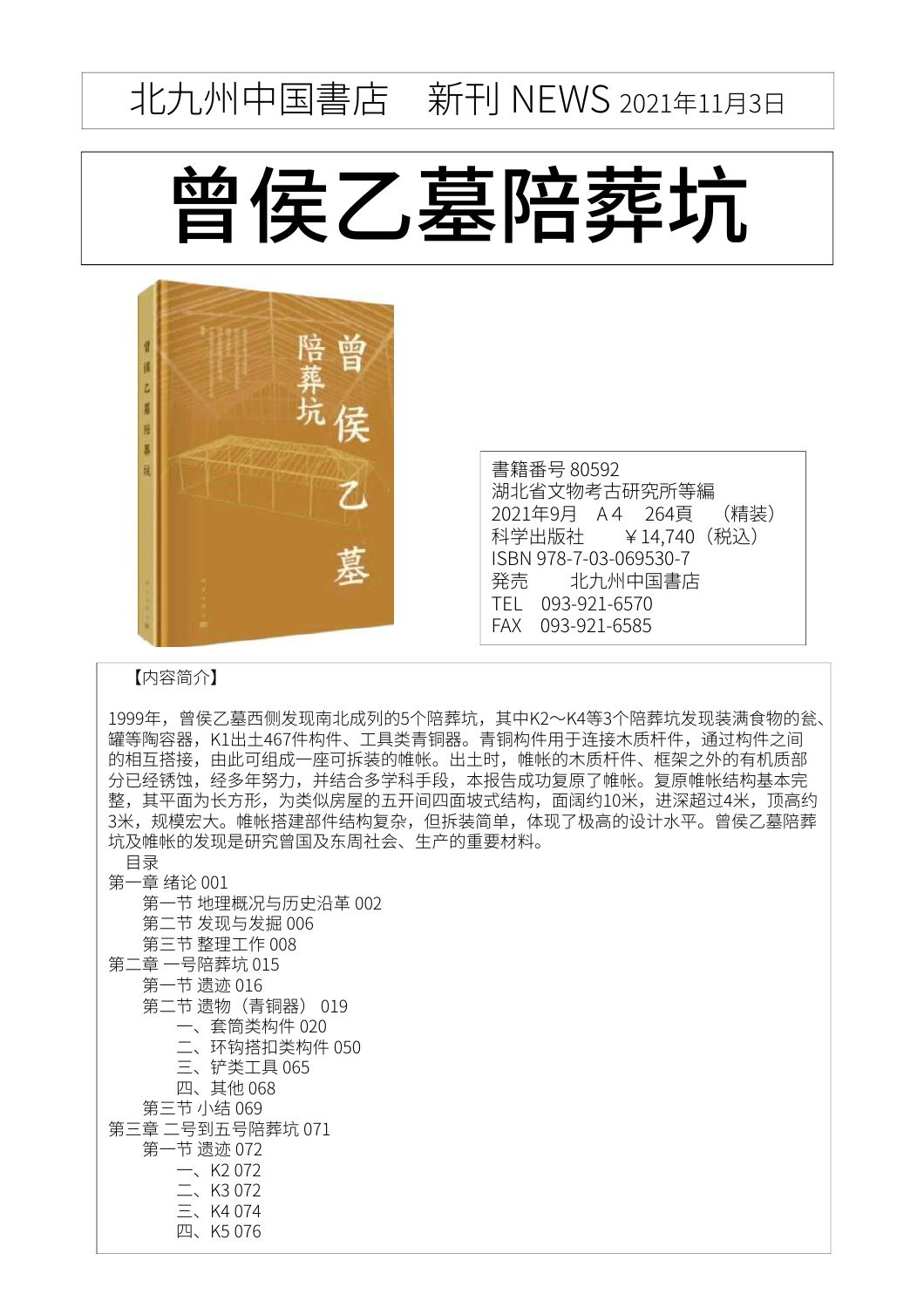- 第二节 遗物 (陶器) 077
	- 一、瓮 077
	- ✳ծ緵 082
	- 三、器盖 082
- 第三节 陶瓮出土动物骨骼鉴定 088
- 第四节 小结 089
- 第四章 帷帐的复原 091
	- 第一节 复原依据 092
		- 一、过去的考古发现 092
		- 二、构件之间的搭接 094
		- 三、构件与杆件的连接 095
		- 四、构件出十的位置和数量关系 096
		- 五、复原方法 098
		- 第二节 复原 099
			- 一、帷帐基本框架的建立 099
			- こ、帷帐基本组成单元——组件的复原 107
			- 三、帷帐结构复原 131
			- 四、帷帐搭建过程复原 142
			- 五、帷帐规模复原 146
			- 六、其他可能的复原方案 152
		- 第三节 设计理念 153
			- 一、帷帐拆装的核心设计——组件 153
			- 二、建筑力学的设计理念 158
			- 三、设计的"不完美"与缺陷 162
			- 第四节 小结 168
- 第五章 青铜构件的检测和制作技术 169
	- 第一节 一号陪葬坑出土青铜构件的检测 170
		- 一、样品与方法 171
		- 二、化学成分与显微组织特征 175
		- 三、相关问题讨论 198
		- 四、小结 230
	- 第二节 一号陪葬坑出土青铜构件制作技术观察 231
		- 一、分范方式 232
		- 二、铸造方式 235
		- 三、同模 239
		- 四、分批铸造 241
	- 第三节 小结 246
- 第六章 结语 247
	- 后记 250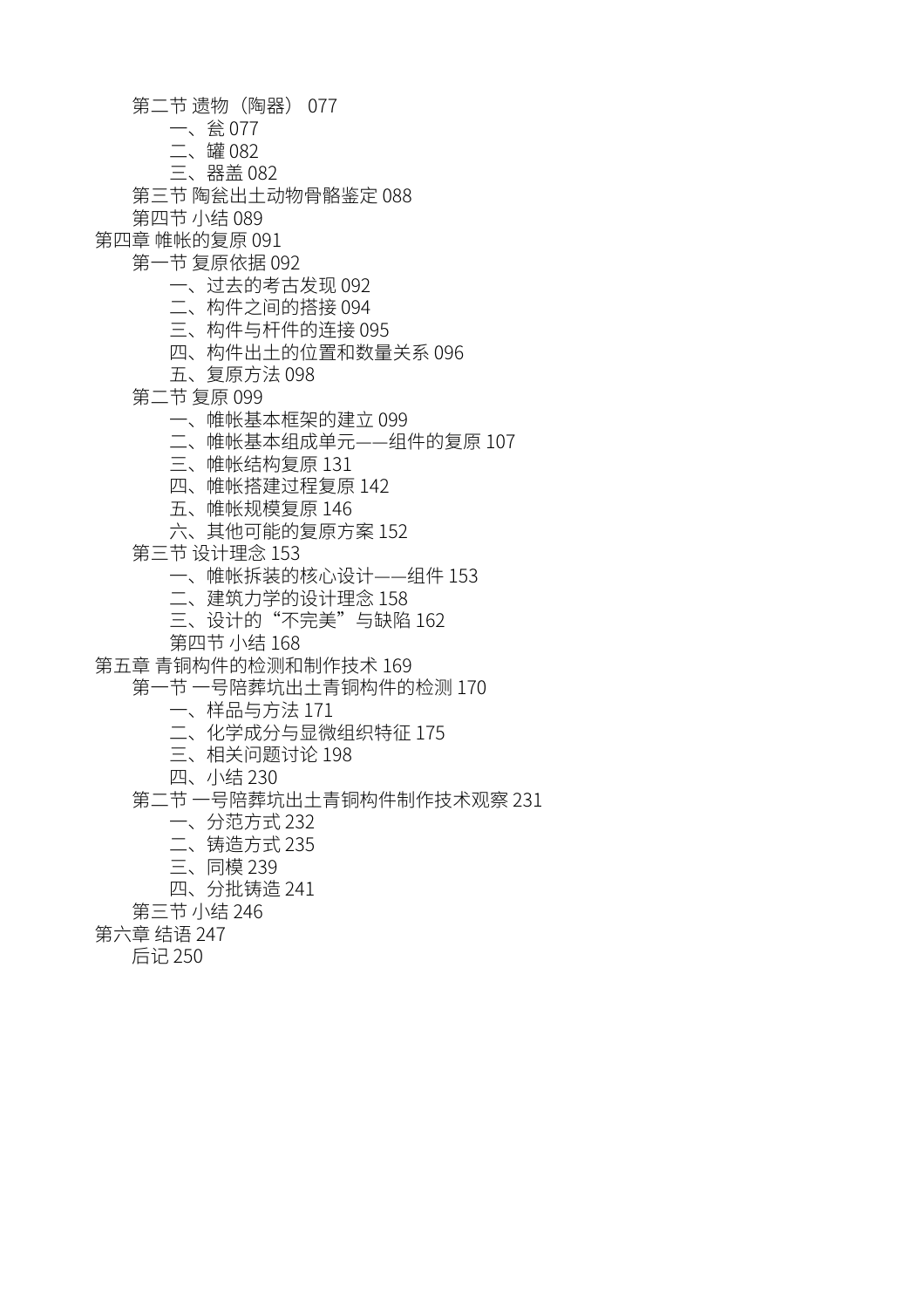插图目录 图一 擂鼓墩墓群区位示意图 003 图二 陪葬坑平、剖面图 007 图三 构件出土情境还原 (由北向南) 009 图四 构件3D 扫描及动画模拟工作 010 图五 实物模拟拼接 012 图六 构件模拟拼接前后的情况 013 图七 专家交流 014 图八 一号陪葬坑(由东向西) 016 图九 一号陪葬坑出土青铜构件 018 图一〇K1器物分布图 插页 图—— 构件结构描述示意图 020 图一二 构件上的销孔 021 图一三 四通形构件 022 图一四 三通形构件 024 图一五 鹤嘴形构件 025 图一六 A型象首形构件 027 图一七 B型象首形构件 029 图一八 A型卯式套筒 030 图一九 B型卯式套筒 031 图二〇 榫式套筒 032 图二一 "8"字形构件 034 ——<br>图二二 柄形构件 035 □<br>图二三 直角构件 037 图二四 条形构件 038 图二五 斗形构件 040 图二六 镫形构件 042 图二七 铃形构件 046 图二八 羔弓帽 047 图二九 环形构件 049 图三○ 环形钮 051 图三一 扳指形构件 053 图ニニ "J" 形钩 054 |图二二 "L″ 形钩 056 图三四 折钮钩 057 图三五 鸟首形钩 058 图三六 带钩 059 图三七 船形构件 060 图三八 牌形构件K1:58 061 图三九 铆钉 064 图四〇 铲 065 图四一 镦 067 图四二 残构件K1:382 068 图四三 K2平、剖面图 073 图四四 K3平、剖面图 074 图四五 K4平、剖面图 075 图四六 K5平、剖面图 076 图四七 陶敛口瓮和盘形盖 079 图四八 陶侈口瓮 081 图四九,陶双耳罐K2:3082 图五〇陶盘形盖 084

图五一陶钵形盖 086 图五二 陶盆形盖 087 图五三 战国和汉代帷帐的复原结构 093 图五四 三通形构件形成的搭接组合 094 图五五 构件与木质杆件连接的设置 095 图五六 三通形构件弯钩及其复原 097 图五七 三通形构件、四通形构件以及A型卯式 套筒构成的顶部 100 图五八A型卯式套筒与三通形构件、四通形构 件的连接 102 图五九 三通形构件、四通形构件套接情况 103 图六〇帷帐顶部与周边构件对位情况 105 图六一 立面构件组合 106 图六二 帷帐框架复原效果图 107 图六三 正脊构件的分布 110 图六四 正脊组件构成 111 图六五 斜梁组件构成 112 图六六 斜梁构件的分布 113 图六七 侧梁组件构成 114 图六八 侧梁构件的分布 115 图六九 立柱组件构成 116 图七〇条形构件到南壁距离示意 117 图七一平梁组件构成 118 图七二 榫式套筒的分布 119 图七三 斜椽组件构成 120 图七四 斜椽构件的分布 122 图七五 角梁组件构成 123 图七六 角梁组件与角椽构件的分布 125 图七七 角椽组件构成 126 图七八 角椽组件构成 128 图七九 帷帐组件类型 130 图八〇 正脊与斜梁 132 图八一"8"字形构件与榫式套筒的卡接及其 形成的平梁 134 图八二 角梁与正脊、斜梁的连接 135 图八三 斜椽与正脊复原依据及示意 138 图八四 角椽与角梁模拟复原 138 图八五 檐枋与立柱组件 139 图八六 角梁与檐枋的连接 139 图八七 椽木与檐枋的模拟连接 140 图八八 帷帐顶部俯视 141 图八九 帷帐结构复原效果 142 图九○ 帷帐地栿与立柱孔设想 143 图九一 搭建立面的立柱及檐枋 143 图九二 搭建斜梁与平梁组成的三角梁架 144 图九三 形成帷帐框架 144 图九四 安置角梁与角椽 145 图九五 铺设斜椽 145 图九六 完成帷帐搭建后拉上角绳 145